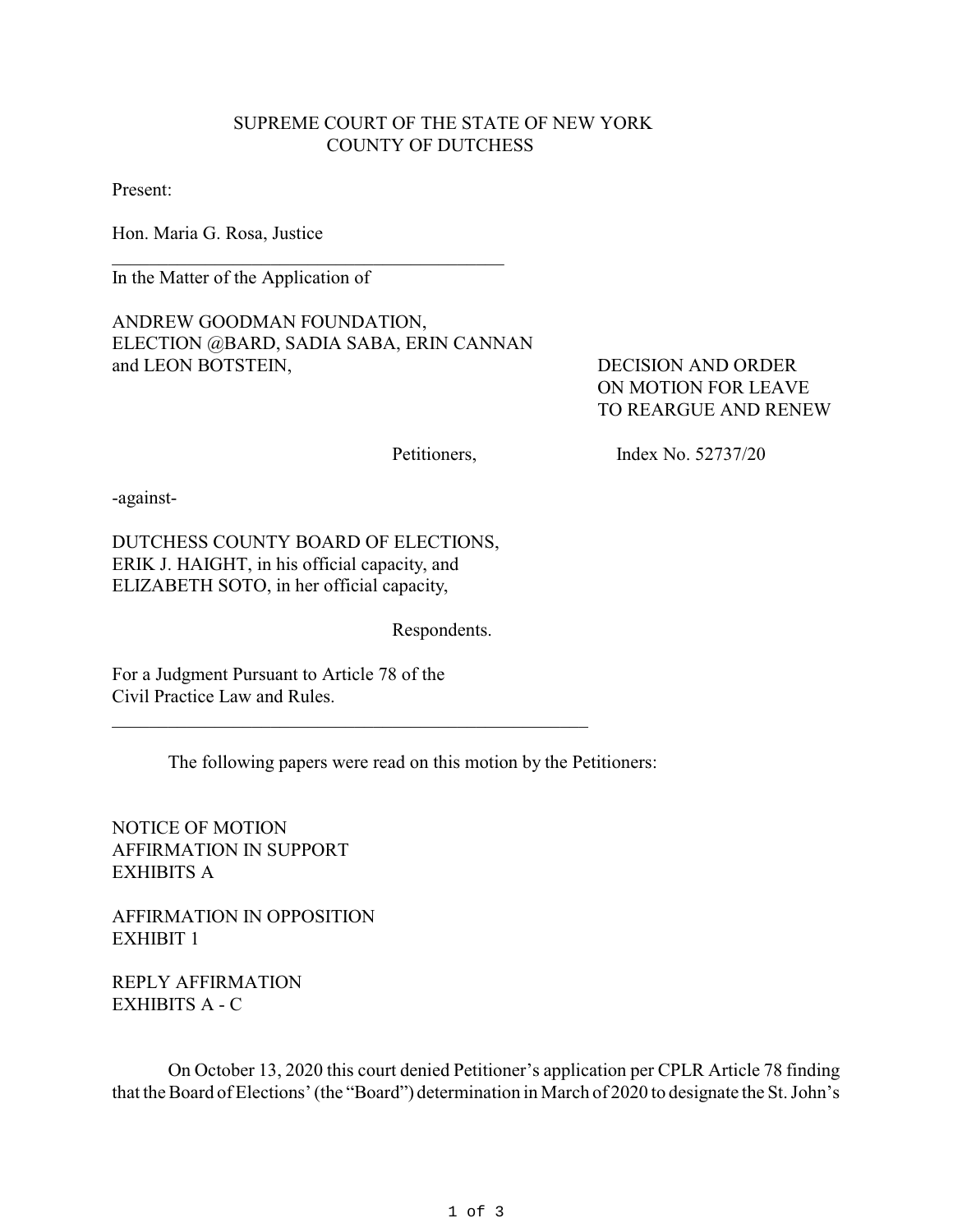Episcopal Church in Red Hook, N.Y. (the "Church") as the polling place for Red Hook District 5 voters, and its denial of a request to move it, was not arbitrary and capricious or an abuse of discretion. The Petitioners sought to move the polling place to the Bertelsmann Campus Center at Bard College in Red Hook, N.Y.

 On September 4, 2020 Petitioners commenced this proceeding. They had sent a letter to the Board's Commissioners on February 28, 2020 and again in late summer 2020 asking that the polling place be relocated to Bard College. The Vicar and Treasurer of the Church made that request citing the "inability to provide an adequately safe environment for the poll workers as well as the voters...our space is too small to support much-needed social distancing..."

Although the Board of Elections must designate polling places by March  $15<sup>th</sup>$  of each year it has the discretion to later select an alternate polling location if the initially designated polling place is subsequently found to be unsuitable or unsafe. As stated in this court's October 13, 2020 decision and order, per CPLR Section 7804 the only relevant question before this court was whether the Board's determination was arbitrary and capricious or an abuse of discretion. The court's role in reviewing an agency's action "is not to determine if the agency action was correct or to substitute its judgment for that of the agency, but rather to determine if the action taken by the agency was reasonable." Hill v. State Bd. of Elections, 120 AD2d 55 (2<sup>nd</sup> Dept 1986).

In considering the Petitioners' arguments, the court recognized their claims, as supported by the Church, that the current polling site is too small to safely accommodate voters and poll workers in light of the COVID-19 pandemic. Petitioners underscored that the proposed Bard College location is large enough to enable social distancing for voters and poll workers. This is supported by the affidavit of Felicia Keesing, a professor with expertise in the transmission of infectious diseases stating that the proposed polling place at Bard College is a safer option based upon the smaller size and layout of St. John's Episcopal Church.

In opposition to the petition Elections Commissioner Eric Haight submitted an affidavit stating that the election was too close in time to enable a change in the polling site that would be fair to all voters in the  $5<sup>th</sup>$  District including by giving them timely and effective notice of the change. This court relied upon Commissioner Haight's assertions in this regard including that notification of a new polling place at this late date would likely cause voter confusion and result in voters going to the wrong polling place. As stated in the decision and order, it was largely on this basis that the court found that the determination not to move the polling place was based in reason and not arbitrary and capricious or an abuse of discretion. However, as pointed out in the motion now before this court, one day after the court's decision and order Commissioners Haight and Soto moved two other polling places in Red Hook. Districts 7 and 8's polling place was moved from the Red Hook Town Hall to the Linden Avenue Middle School "for safety reasons" related to COVID-19. Those 2 districts combined have approximately the same number of active voters as District 5 requiring notice to a similar number of voters.

On October 15, 2020, two days after this court's decision and order, The Red Hook Town